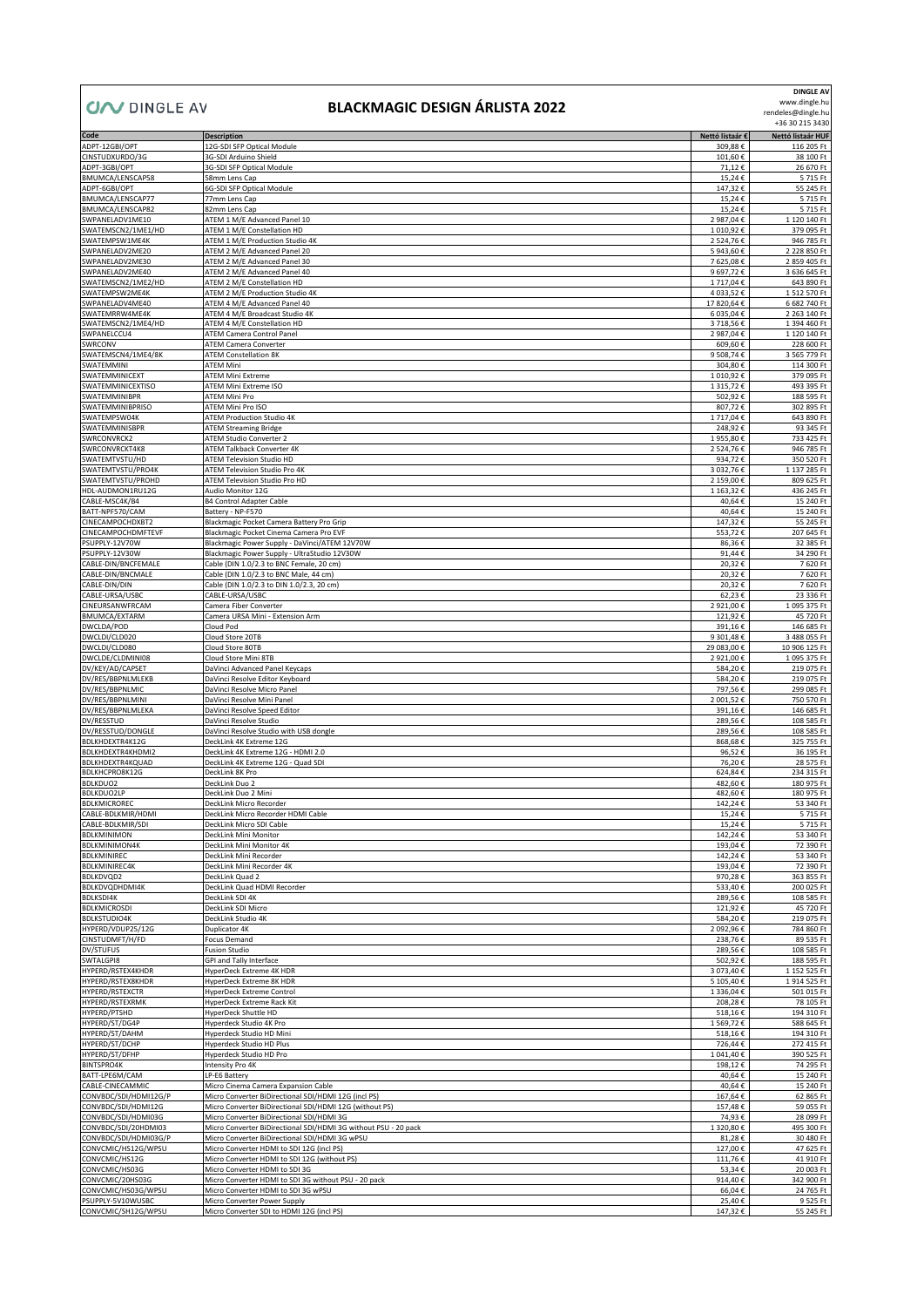| Code                                    | <b>Description</b>                                                      | Nettó listaár €    | Nettó listaár HUF        |
|-----------------------------------------|-------------------------------------------------------------------------|--------------------|--------------------------|
| CONVCMIC/SH12G                          | Micro Converter SDI to HDMI 12G (without PS)                            | 137,16€            | 51 435 Ft                |
| CONVCMIC/SH03G                          | Micro Converter SDI to HDMI 3G                                          | 53,34€             | 20 003 Ft                |
| CONVCMIC/20SH03G                        | Micro Converter SDI to HDMI 3G without PSU - 20 pack                    | 995,68€            | 373 380 Ft               |
| CONVCMIC/SH03G/WPSU                     | Micro Converter SDI to HDMI 3G wPSU                                     | 66,04€             | 24 765 Ft                |
| CABLE-STUDCAMMIC                        | Micro Studio Camera 4K Expansion Cable                                  | 35,56€             | 13 335 Ft                |
| CONVMAAS2                               | Mini Converter Analog to SDI                                            | 203,20€            | 76 200 Ft                |
| CONVMCAUDS2                             | Mini Converter Audio to SDI                                             | 203,20€            | 76 200 Ft                |
| CONVMCAUDS4K                            | Mini Converter Audio to SDI 4K                                          | 304,80€            | 114 300 Ft               |
| CONVMBHS24K6G                           | Mini Converter HDMI to SDI 6G                                           | 147,32€            | 55 245 Ft                |
| CONVMOF12G                              | Mini Converter Optical Fiber 12G                                        | 152,40€            | 57 150 Ft                |
| CONVMBSQUH4K2                           | Mini Converter Quad SDI to HDMI 4K                                      | 452,12€            | 169 545 Ft               |
| CONVMSDIDA                              | Mini Converter SDI Distribution                                         | 167,64€            | 62 865 Ft                |
| CONVMSDIDA4K                            | Mini Converter SDI Distribution 4K                                      | 304,80€            | 114 300 Ft               |
| CONVMASA                                | Mini Converter SDI to Analog                                            | 203,20€            | 76 200 Ft                |
| CONVMASA4K                              | Mini Converter SDI to Analog 4K                                         | 304,80€            | 114 300 Ft               |
| CONVMCSAUD                              | Mini Converter SDI to Audio                                             | 203,20€            | 76 200 Ft                |
| CONVMCSAUD4K                            | Mini Converter SDI to Audio 4K                                          | 304,80€            | 114 300 Ft               |
| CONVMBSH4K6G                            | Mini Converter SDI to HDMI 6G                                           | 193,04€            | 72 390 Ft                |
| CONVMSYNC                               | Mini Converter Sync Generator                                           | 193,04€            | 72 390 Ft                |
| CONVMUDCSTD/HD                          | Mini Converter UpDownCross HD                                           | 157,48€            | 59 055 Ft                |
| DISKMDOCK4/U10G                         | MultiDock 10G                                                           | 584,20€            | 219 075 Ft               |
| HDL-MULTIP6G/16                         | MultiView 16                                                            | 1524,00€           | 571 500 Ft               |
| HDL-MULTIP6G/04                         | MultiView 4                                                             | 502,92€            | 188 595 Ft               |
| HDL-MULTIP3G/04HD                       | MultiView 4 HD                                                          | 193,04€            | 72 390 Ft                |
| <b>BDLKULSR4KEXTSPK</b>                 | PCI Express Cable Kit                                                   | 269,24€            | 100 965 Ft               |
| CINECAMPOCHDXBT                         | Pocket Camera Battery Grip                                              | 238,76€            | 89 535 Ft                |
| CABLE-CCPOC4K/DC                        | Pocket Camera DC Cable Pack                                             | 60,96€             | 22 860 Ft                |
| CINECAMPOCHDMFT4K                       | Pocket Cinema Camera 4K                                                 | 1 264,92 €         | 474 345 Ft               |
| CINECAMPOCHDEF6K                        | Pocket Cinema Camera 6K                                                 | 1955,80€           | 733 425 Ft               |
| CINECAMPOCHDEF06P                       | Pocket Cinema Camera 6K Pro                                             | 2433,32€           | 912 495 Ft               |
| PSUPPLY-12V60WLOCK                      | Power Supply - ATEM Mini Extreme 12V60W                                 | 60,96€             | 22 860 Ft                |
| PSUPPLY-INT12V10W                       | Power Supply - Converters 12V10W                                        | 60,96€             | 22 860 Ft                |
| PSUPPLY-12V10W                          | Power Supply - Pocket Camera 12V10W                                     | 50,80€             | 19 050 Ft                |
| PSUPPLY-PC4K/30W                        |                                                                         |                    |                          |
|                                         | Power Supply - Pocket Camera 4K 12V30W                                  | 35,56€             | 13 335 Ft                |
| PSUPPLY/XLR12V100                       | Power Supply - URSA 12V100W                                             | 142,24€            | 53 340 Ft                |
| PSUPPLY-12V36WLOCK                      | Power Supply - Video Assist 12GPSUPPLY-12V36WLOCK                       | 60,96€             | 22 860 Ft                |
| PSUPPLY-12V12A                          | Power Supply - Videohub 12V150W                                         | 106,68€            | 40 005 Ft                |
| VHUBSMARTE12G4040                       | Smart Videohub 12G 40x40                                                | 5 034,28€          | 1887855 Ft               |
| VHUBSMART6G1212                         | Smart Videohub 12x12                                                    | 1417,32€           | 531 495 Ft               |
| VHUBSMART6G2020                         | Smart Videohub 20x20                                                    | 2 032,00€          | 762 000 Ft               |
| VHUBSMART6G4040                         | Smart Videohub 40x40                                                    | 3 032,76€          | 1 137 285 Ft             |
| VHUBSMTCS6G1212                         | Smart Videohub CleanSwitch 12x12                                        | 1524,00€           | 571 500 Ft               |
| HDL-SMTWSCOPEDUO4K2                     | SmartScope Duo 4K                                                       | 777,24€            | 291 465 Ft               |
| HDL-SMTV4K12G2                          | SmartView 4K 2                                                          | 1 214,12 €         | 455 295 Ft               |
| HDL-SMTVDUO2                            | SmartView Duo                                                           | 482,60€            | 180 975 Ft               |
| CINSTUDMFT/G24PDD                       | Studio Camera 4K Plus                                                   | 1 264,92 €         | 474 345 Ft               |
| CINSTUDMFT/G24PDF                       | Studio Camera 4K Pro                                                    | 1752,60€           | 657 225 Ft               |
| CINSTUDMFT/H/SC                         | <b>Studio Converter</b>                                                 | 904,24€            | 339 090 Ft               |
| CINEURSANWFRSTUD                        | <b>Studio Fiber Converter</b>                                           | 2 921,00€          | 1095 375 Ft              |
| CINEURSANWFRSUR                         | Studio Fiber Rack Kit                                                   | 152,40€            | 57 150 Ft                |
| TERANEXEXPAV12GQI                       | <b>Teranex AV</b>                                                       | 1717,04€           | 643 890 Ft               |
| TERANEXEXP12GDL                         | <b>Teranex Express</b>                                                  | 1417,32€           | 531 495 Ft               |
| CONVNTRM/DB/SDIQD                       | Teranex Mini 12G-SDI to Quad SDI                                        | 502,92€            | 188 595 Ft               |
| <b>TERANOPT</b>                         | Teranex Mini Analog to Optical 12G                                      | 442,60€            | 165 973 Ft               |
| CONVNTRM/BB/ANSDI                       | Teranex Mini Analog to SDI 12G                                          | 502,92€            | 188 595 Ft               |
| CONVNTRM/OB/AUOPT                       | Teranex Mini Audio to Optical 12G                                       | 431,80€            | 161 925 Ft               |
| CONVNTRM/CB/AUSDI                       | Teranex Mini Audio to SDI 12G                                           | 502,92€            | 188 595 Ft               |
| CONVNTRM/MB/HOPT                        | Teranex Mini HDMI to Optical 12G                                        | 482,60€            | 180 975 Ft               |
| CONVNTRM/AB/HSDI                        | Teranex Mini HDMI to SDI 12G                                            | 502,92€            | 188 595 Ft               |
| CONVNTRM/OB/IPV                         | Teranex Mini IP Video 12G                                               | 502,92€            | 188 595 Ft               |
| CONVNTRM/NA/OPTAN                       | Teranex Mini Optical to Analog 12G                                      | 431,80€            | 161 925 Ft               |
| CONVNTRM/OA/OPTAU                       | Teranex Mini Optical to Audio 12G                                       | 431,80€            | 161 925 Ft               |
| CONVNTRM/MA/OPTH                        | Teranex Mini Optical to HDMI 12G                                        | 502,92€            | 188 595 Ft               |
| CONVNTRM/DA/QDSDI                       | Feranex Mini Quad SDI to 12G-SDI                                        | 502,92€            | 188 595 Ft               |
| CONVNTRM/YA/RSH                         | Teranex Mini Rack Shelf                                                 | 96,52€             | 36 195 Ft                |
| CONVNTRM/EA/DA                          | Teranex Mini SDI Distribution 12G                                       | 502,92€            | 188 595 Ft               |
| CONVNTRM/BA/SDIAN                       | Teranex Mini SDI to Analog 12G                                          | 502,92€            | 188 595 Ft               |
|                                         |                                                                         |                    |                          |
| CONVNTRM/CA/SDIAU<br>CONVN8TRM/AA/SDIDP | Teranex Mini SDI to Audio 12G<br>Teranex Mini SDI to DisplayPort 8K HDR | 502,92€            | 188 595 Ft<br>493 395 Ft |
| CONVNTRM/AA/SDIH                        | Teranex Mini SDI to HDMI 12G                                            | 1 315,72€          | 188 595 Ft               |
|                                         |                                                                         | 502,92€            |                          |
| CONVN8TRM/AA/SDIH<br>CONVNTRM/YA/SMTPN  | Teranex Mini SDI to HDMI 8K HDR                                         | 1315,72€           | 493 395 Ft               |
| <b>BMUMCA/TOPHAND</b>                   | Teranex Mini Smart Panel                                                | 91,44€             | 34 290 Ft                |
|                                         | Top Handle for URSA Mini                                                | 86,36€             | 32 385 Ft                |
| ULTMKEY12                               | Ultimatte 12                                                            | 10 058,40€         | 3771900 Ft               |
| BDLKULSR4KEXTR/3                        | UltraStudio 4K Extreme 3                                                | 3 032,76€          | 1 137 285 Ft             |
| BDLKULSDMINI4K<br>BDLKULSDMINHD         | UltraStudio 4K Mini                                                     | 1 010,92€          | 379 095 Ft               |
|                                         | UltraStudio HD Mini<br>UltraStudio Monitor 3G                           | 502,92€            | 188 595 Ft               |
| BDLKULSDMBREC3G<br>BDLKULSDMAREC3G      |                                                                         | 116,84€            | 43 815 Ft                |
|                                         | UltraStudio Recorder 3G                                                 | 116,84€            | 43 815 Ft                |
| VHUBUV/288CH                            | Universal Videohub 288                                                  | 10 058,40€         | 3771 900 Ft              |
| VHUBUV/288XP                            | Universal Videohub 288 Crosspoint                                       | 9 057,64 €         | 3 396 615 Ft             |
| VHUBUV/POWIF450                         | Universal Videohub 450W Power Card                                      | 391,16€            | 146 685 Ft               |
| VHUBUV/72CH                             | Universal Videohub 72                                                   | 3 032,76€          | 1 137 285 Ft             |
| VHUBUV/72XP                             | Universal Videohub 72 Crosspoint                                        | 3 032,76€          | 1 137 285 Ft             |
| VHUBUV/IF/OPT                           | Universal Videohub Optical Interface                                    | 970,28€            | 363 855 Ft               |
| VHUBUV/POWSUP800                        | Universal Videohub Power Supply                                         | 2 921,00€          | 1095 375 Ft              |
| VHUBUV/IF/SDI                           | Universal Videohub SDI Interface                                        | 391,16€            | 146 685 Ft               |
| CINEURSAMWC6KG2                         | URSA Broadcast G2                                                       | 3 886,20€          | 1457 325 Ft              |
| CINEURVBATTGOLD                         | URSA Gold Battery Plate                                                 | 101,60€            | 38 100 Ft                |
| CINEURSASHSMC                           | URSA Mini Mic Mount                                                     | 132,08€            | 49 530 Ft                |
| <b>BMURSACA/HGRIP</b>                   | URSA Mini Pro 4.6K G2 Handgrip                                          | 198,12€            | 74 295 Ft                |
| CABLE-URSA/LANC1                        | URSA Mini Pro 4.6K G2 LANC Cable 180mm                                  | 10,16€             | 3 810 Ft                 |
| CABLE-URSA/LANC3                        | URSA Mini Pro 4.6K G2 LANC Cable 350mm                                  | 10,16€             | 3 810 Ft                 |
| CINEURSAMUPROTB4HD                      | URSA Mini Pro B4 Mount                                                  | 391,16€            | 146 685 Ft               |
| CINEURSAMUPROTEF                        | URSA Mini Pro EF Mount                                                  | 177,80€            | 66 675 Ft                |
| CINEURSAMUPROTF                         | URSA Mini Pro F Mount                                                   | 381,00€            | 142 875 Ft               |
| CINEURSAMUPRO46KG2                      | URSA Mini Pro G2                                                        | 5 816,60€          | 2 181 225 Ft             |
| CINEURSAMUPROTPL                        | URSA Mini Pro PL Mount                                                  | 243,84€            | 91 440 Ft                |
| CINEURSAMUPROSHM                        | URSA Mini Pro Shim Kit                                                  | 86,36€             | 32 385 Ft                |
| CINEURSASHMSSD2                         | URSA Mini Recorder                                                      | 421,64€            | 158 115 Ft               |
| CINEURSASHMKM                           | URSA Mini Shoulder Mount Kit                                            | 411,48€            | 154 305 Ft               |
| CINEURVLBATTAD                          | URSA Mini VLock Battery Plate                                           | 101,60€            | 38 100 Ft                |
| CINEURSANSVF                            | URSA Studio Viewfinder                                                  | 1767,84€           | 662 940 Ft               |
| CINEURSANSVF2                           | URSA Studio Viewfinder G2                                               | 1676,40€           | 628 650 Ft               |
| CINEURSANEVFP                           | URSA Viewfinder                                                         | 1676,40€           | 628 650 Ft               |
|                                         |                                                                         |                    | 291 465 Ft               |
|                                         |                                                                         |                    |                          |
| HYPERD/AVIDA12/5HDR<br>HYPERD/AVIDA03/5 | Video Assist 5" 12G HDR<br>Video Assist 5" 3G                           | 777,24€<br>482,60€ | 180 975 Ft               |